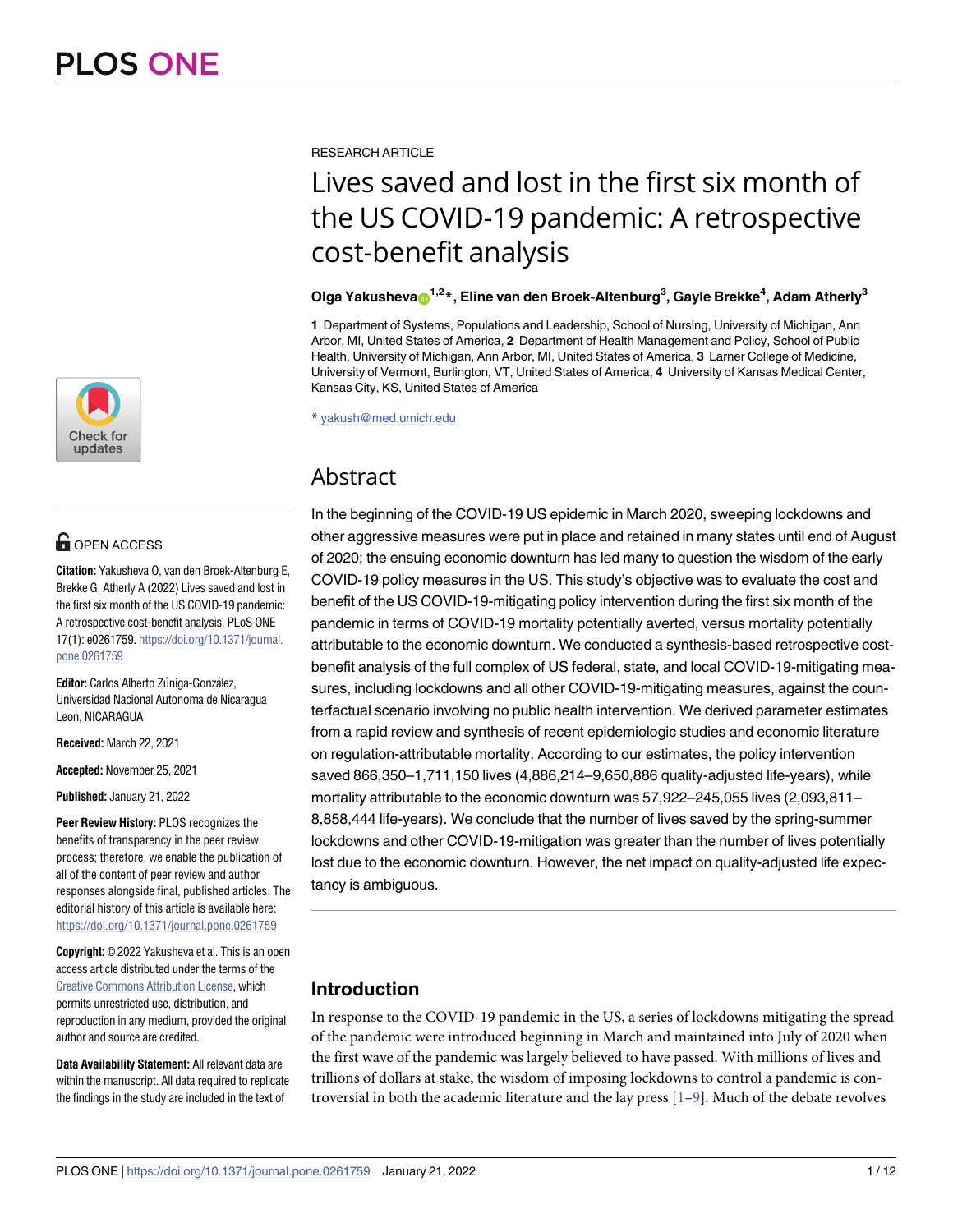<span id="page-1-0"></span>the manuscript, all explanations for replicating the results (formulas, step-by-step instructions) are also provided in the text. Citations to peer-reviewed academic papers from which the data were derived are provided in the text.

**Funding:** The author(s) received no specific funding for this work.

**Competing interests:** The authors have declared that no competing interests exist.

around the tradeoff between lives saved and economic impact, a question routinely addressed through economic evaluations.

Economic evaluations of health-related policies typically compare policy-attributable health benefits and costs in monetary terms by assigning a dollar value to the lives saved or to the resulting life expectancy gained. One problem with this approach is that economic estimates of the value of a human life vary between \$8-\$11 million per life. Several cost-benefit calculations of the COVID-19 lockdowns estimated the monetary value of lives saved from as low as \$1.15 trillion to as high as \$65 trillion  $[7, 9-14]$  $[7, 9-14]$  $[7, 9-14]$ , thus only intensifying the national debate about whether the lockdowns were worth the cost. But beyond the challenge of calculating the correct value for cost-benefit calculations, the economic approach of assigning average monetary values to a human life frequently fails to resonate with the public, including individuals worried about themselves and loved ones and with healthcare professionals who took an oath to save lives [\[3,](#page-8-0) [15–](#page-8-0)[17](#page-9-0)].

This study offers an innovative approach to the dollars-per-life-saved conundrum by instead estimating the number of non-COVID-19 deaths potentially attributable to the economic downturn brought on by the lockdowns and other COVID-mitigating measures (regulation-attributable mortality). The COVID-19 lockdowns were not the first time that public safety and wellbeing required restrictions on personal freedoms and economic activity. For example, road safety regulations (e.g. seatbelt laws, lane width and marking codes, and speed limits) save lives but at the same time they are costly to implement and enforce [\[18\]](#page-9-0). Many government programs (e.g., occupational safety regulations, homeland security programs) consume taxpayer dollars, therefore diverting them from personal spending on food, housing, and healthcare [\[19](#page-9-0)–[21](#page-9-0)]. Since a loss of income is known to negatively impact individuals' health and wellbeing  $[22-32]$ , these life-saving regulations, depending on their cost, may end up being counter-productive. For example, a study of regulation-attributable mortality of firemitigating programs in Australia found that, at an annual taxpayer cost of \$12 billion (in 2020 US Dollars), fire regulations in Australia potentially cause as many deaths from a reduction in people's incomes as the number of fire fatalities they prevent [\[33\]](#page-9-0). Importantly, these analyses of mortality attributable to government regulations do not use the value of statistical life approach—instead, they empirically derive the economic cost that would induce one statistical death based on empirical relationships between income and mortality observed in large national cohorts.

Much like other government safety regulations, COVID-19 lockdowns and other measures were put in place to protect lives, but they also led to a loss of personal income for many. Therefore, the aim of this study was to compare lives saved by the COVID-19-mitigating policy intervention during the spring and summer of 2020 to regulation-attributable mortality potentially caused by the ensuing economic downturn in the US. Our hope is to initiate a broader discussion whether a 'lives-to-lives' comparison could allow for assessments of the judiciousness of economic lockdowns without the distraction of normative assessment differences in the value of human life.

#### **Materials and methods**

This study is a synthesis-based retrospective cost-benefit evaluation of the US COVID-19-mitigating policy intervention in the US population of all ages during the first six months of the pandemic. Taking a societal perspective, we considered the "benefit" to be COVID-19 mortality potentially averted by the intervention. The "cost" was the economic downturn (loss of national income during the first 6 months of the pandemic) and its attributable mortality.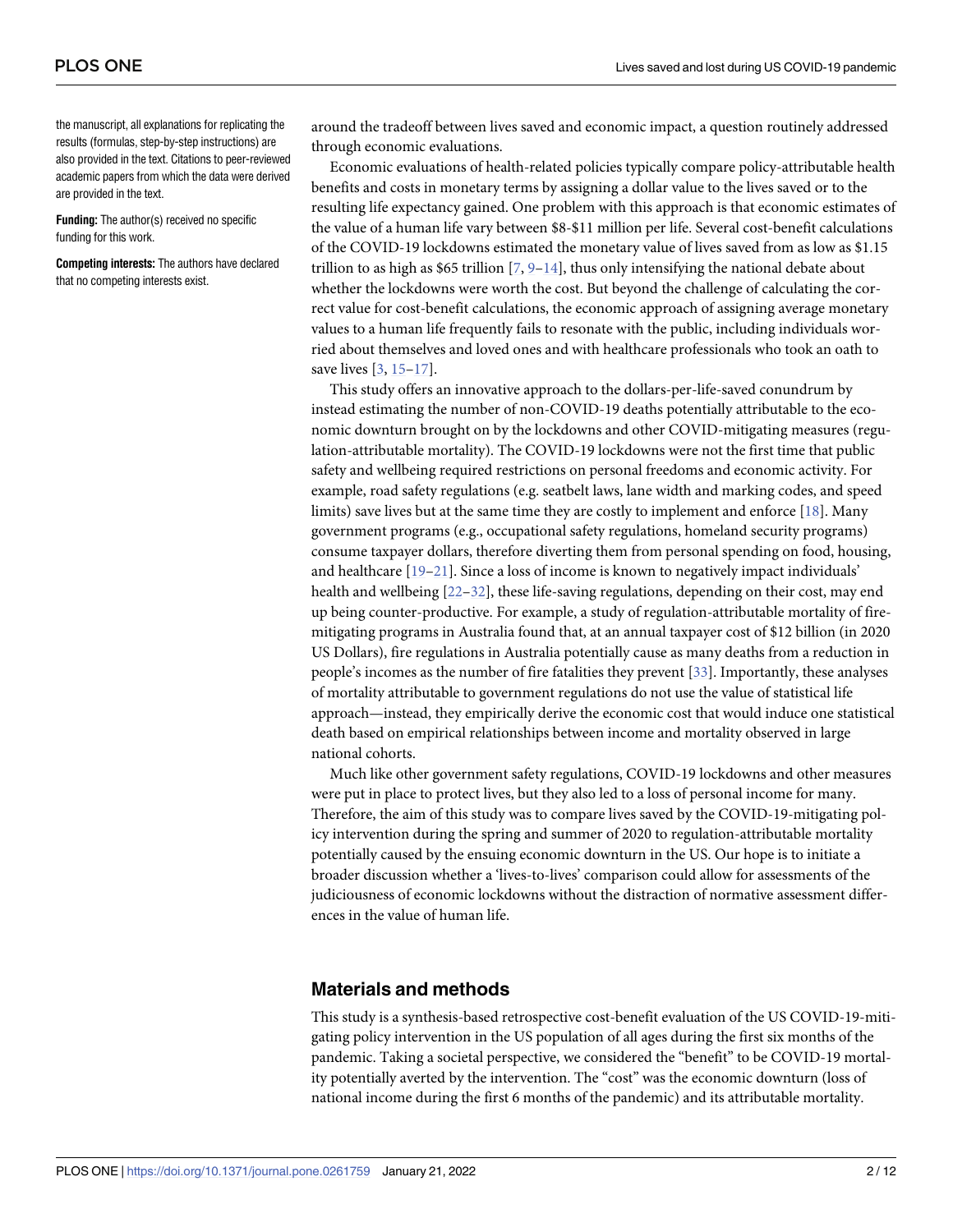<span id="page-2-0"></span>Parameter estimates for our calculations were obtained via rapid review [[34](#page-9-0), [35](#page-9-0)] of academic literature and reports by official US government and international bodies.

#### **Intervention**

This study evaluated the COVID-19-mitigating public policy intervention as the entire complex of federal, state, and local COVID-19-mitigating measures, including lockdowns and all other measures implemented during the first 6 months of the pandemic (March through August 2020) in the US. We define lockdowns as government-induced mandatory restrictions on private activity, including closures of businesses and public gatherings (e.g., schools, public offices), building capacity regulations, and stay-at-home orders. Other COVID-19-mitigating measures included all non-mandatory public health measures including mask-wearing and hand-washing guidelines, recommendations to refraining from family gatherings, and social distancing. The comparative strategy was 'no intervention,' a hypothetical scenario where no COVID-19-mitigating restrictions or measures were implemented in the US during the first six months.

#### **Health outcomes**

The primary outcome for evaluating cost and benefit of the COVID-19-public health intervention was cumulative mortality, measured as the number of lives (gained and lost). Our secondary derivative outcome was cumulative life expectancy measured as the number of qualityadjusted life-years (gained and lost).

#### **Time horizon**

The time horizon was March 1 through August 31 2020, chosen because the most severe restrictions (sweeping lockdowns, shut-down of non-essential sectors of the economy) were in place during the first six months of the pandemic, and also because epidemiological models of the unmitigated US epidemic predicted it to end by September of 2020 without any mitigating interventions, thus allowing us to attribute the full potential US mortality from COVID-19 under the counterfactual no-intervention scenario to the March 1 through August 31 period [\[36](#page-9-0)[–39\]](#page-10-0).

#### **Analysis**

The number of lives saved by the COVID-19-mitigating policy intervention during the first six months of the US pandemic was calculated in two steps. First, to calculate the potential unmitigated cumulative COVID-19 mortality, we multiplied the US population, 330 million, by the COVID-19 herd immunity threshold (HIT) and by the infection fatality rate (IFR). Then, to calculate the number of lives potentially saved by the intervention, we subtracted out the observed cumulative COVID-19 mortality reported during the same period. Life expectancy gained was calculated as the number of lives potentially saved by the intervention times 5.64 years—the quality-adjusted life expectancy lost among COVID-19 fatalities [[40](#page-10-0)].

Assuming cost-to-death ratio (CDR) estimates and methods from the economic literature on regulation-attributable mortality  $[17–21, 33, 41, 42]$  $[17–21, 33, 41, 42]$  $[17–21, 33, 41, 42]$  $[17–21, 33, 41, 42]$  $[17–21, 33, 41, 42]$  $[17–21, 33, 41, 42]$  $[17–21, 33, 41, 42]$  $[17–21, 33, 41, 42]$  are applicable to evaluating mortality attributable to the COVID-19 policy intervention, the number of lives lost from the economic downturn was calculated by dividing the combined first and second quarter US GDP loss, \$2.23 trillion [[43](#page-10-0)], by the CDR. The CDR measures the cost of a government intervention that induces one statistical death. Dividing the full economic cost of a regulation by the CDR yields the total number of regulation-attributable deaths. Quality-adjusted life expectancy lost was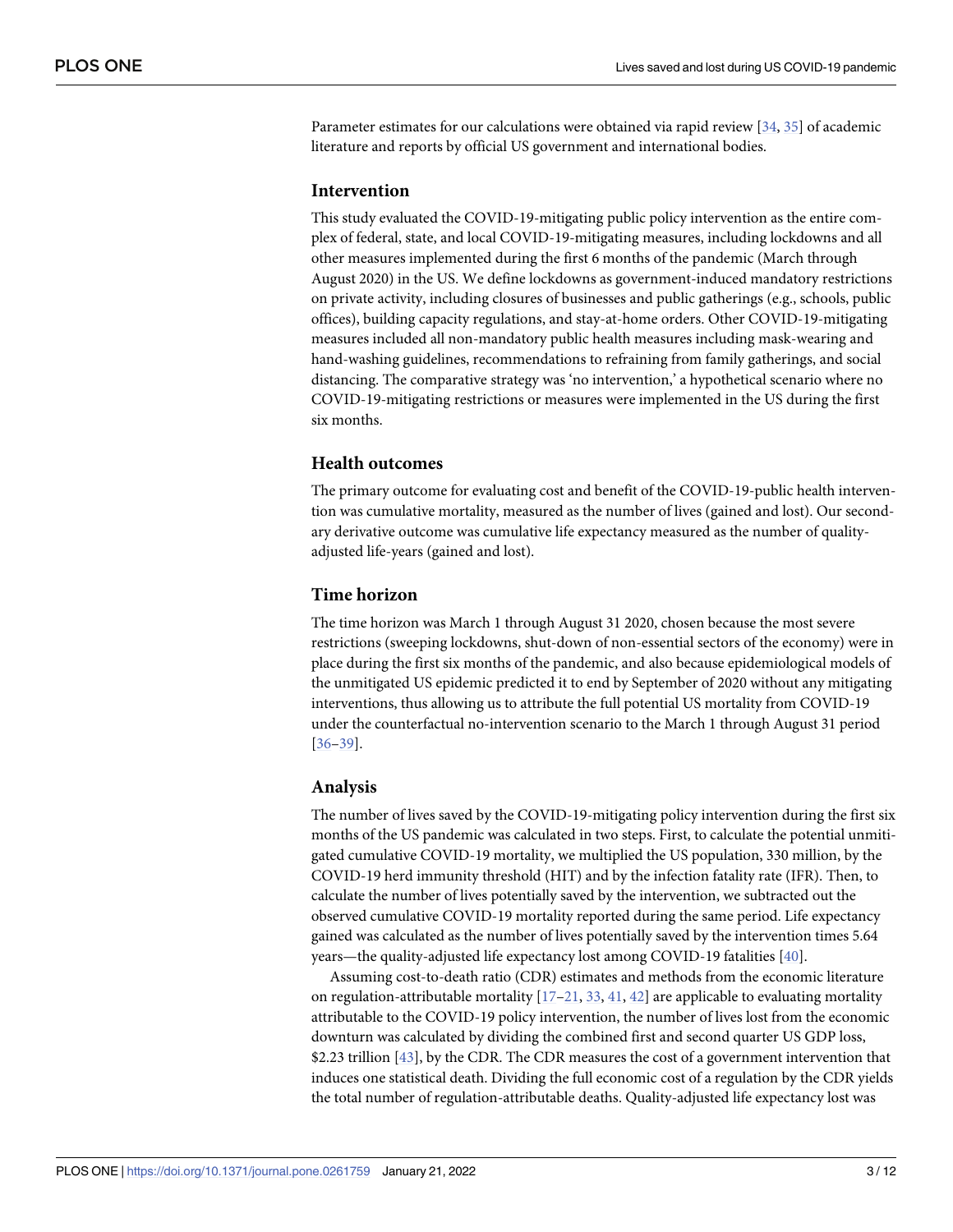<span id="page-3-0"></span>calculated as the number of lives lost due to the economic downturn times 36.1 qualityadjusted life years per life lost—the 2019 average US life expectancy (78.7 years) minus the 2019 median age (37.9 years) [[44](#page-10-0), [45](#page-10-0)] multiplied by the health-related quality of life score (0.886) [[46](#page-10-0)].

Due to the short-term timespan of our analysis, we did not use discounting.

#### **IFR, HIT, CDR parameters**

To obtain the infection fatality ratio (IFR) and the herd immunity threshold (HIT) parameters, we reviewed six projections of COVID-19 cumulative mortality by US and international authorities [\[37,](#page-9-0) [38,](#page-10-0) [47–49\]](#page-10-0), a systematic review and meta-analysis study of the SARS-CoV-2 IFR [\[50–52\]](#page-10-0), and four recent studies of HIT in the US [\[53–56](#page-10-0)]. To obtain the CDR, we searched EconLit, the official reference search tool of the American Economic Association. We used a free-text search using terms "cost-per/to-death," "regulation-attributable mortality/ fatalities," "mortality/fatality cost," and "government regulation/intervention." We included studies that: 1) were published after 1990; 2) used data from the US, Europe, or Australia; 3) empirically estimated the CDR from large, representative cohorts or national databases; and 4) reported adjusted (not only crude) CDR estimates. Studies that used the value of a statistical life instead of the CDR were excluded [\[17](#page-9-0), [21](#page-9-0), [42](#page-10-0)]. Reference lists of the included studies were searched for additional studies meeting the above criteria. We synthesized the evidence based on the analysis method, study population, and type of covariate adjustment. If a study reported several analysis approaches, we extracted the most rigorous CDR estimate using the following criteria: 1) adjusted cross-sectional estimates were preferred to unadjusted (crude) estimates, 2) longitudinal (cohort, panel, time-series) estimates were preferred to cross-sectional estimates, and 3) individual-level analyses were preferred to ecological studies. We converted all CDRs to current 2020 US dollars by using historical data on the Consumer Price Index from the US Bureau of Labor Statistics.

#### **Results**

#### **Lives saved**

Given the evolving stage of knowledge about COVID-19's IFR and HIT, we included a broad range of IFR and HIT estimates from the literature and calculated a low and high bounds for the number of lives saved by the intervention. For IFR, we attempted to use estimates obtained from data during the first six months of the pandemic when less was known about the disease and few effective treatment approaches existed. A median IFR of 0.23 was reported by the WHO [\[52\]](#page-10-0) across 51 locations globally; among the 11 US states included in the report, the IFR ranged from 0.08 in Utah and 0.20 in Missouri, to 1.54 in Connecticut and 1.63 in parts of Louisiana. Overall, locations that had higher number of deaths (most of the US) had a median IFR of 0.57. A recent meta-analysis of 24 IFR studies reported the IFR of 0.68 with the 95% confidence interval between 0.53% and 0.82%, subsequently supported in an age-specific meta-analysis of 111 studies from 33 locations. The HIT is thought to be between 60–70% [\[53–](#page-10-0) [56\]](#page-10-0).

Applying0.53%-0.82% IFR and 0.60–0.70 HIT to the US population of 330 million, the unmitigated mortality (in the absence of any intervention) was 1,049,400–1,894,200 deaths. After subtracting the 183,050 confirmed COVID-19 deaths on August 31 2020 [[57](#page-10-0)], the number of COVID-19 lives saved by the first six months of the policy intervention was 866,350– 1,711,150 lives. Measured in cumulative quality-adjusted life expectancy instead of number of lives saved, life expectancy gained was 4,886,214–9,650,886 quality-adjusted life-years.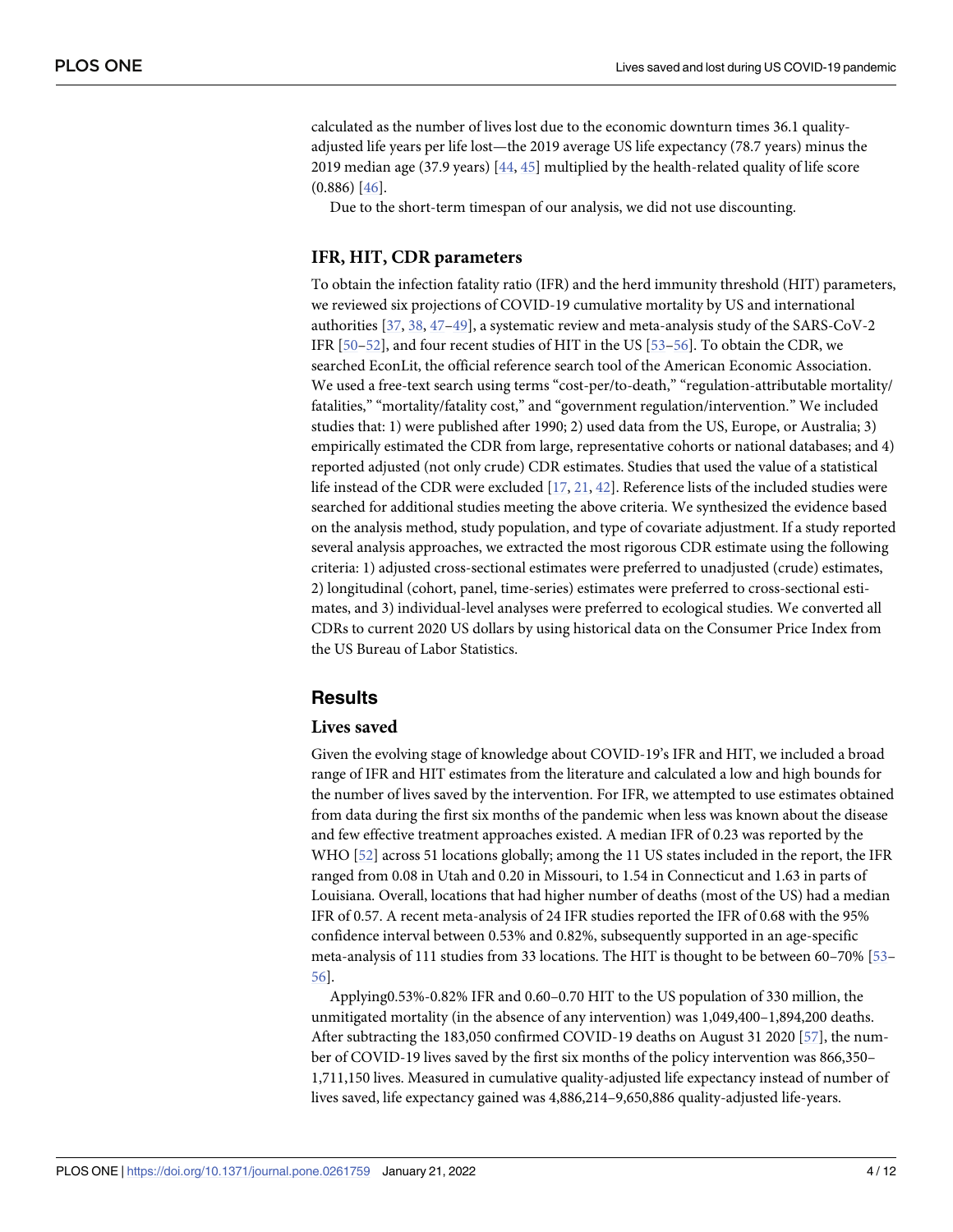### **Regulation attributable mortality**

Seven economic studies of mortality attributable to government regulation satisfied our inclusion and exclusion criteria (**Table 1**) [\[18–20](#page-9-0), [22](#page-9-0), [23](#page-9-0), [33](#page-9-0), [41](#page-10-0)]. Among them, four derived the

| Study                                                     |                                                                        |                                                                                                                                                                                                                                                                                                                    | Cost-to-death (CDR) estimate <sup>a</sup> |                         |                               | Regulation-attributable<br>mortality <sup>a,b</sup> |                                             |
|-----------------------------------------------------------|------------------------------------------------------------------------|--------------------------------------------------------------------------------------------------------------------------------------------------------------------------------------------------------------------------------------------------------------------------------------------------------------------|-------------------------------------------|-------------------------|-------------------------------|-----------------------------------------------------|---------------------------------------------|
|                                                           |                                                                        |                                                                                                                                                                                                                                                                                                                    | As reported<br>in the study               | Inflation<br>adjustment | In current<br><b>2020 USD</b> | <b>Lives</b> lost                                   | Comorbidity-<br>adjusted life-years<br>lost |
| Ashe, B., de<br>Oliveira, F. D., &<br>McAneney, J. (2012) | Fire management to<br>prevent structural and<br>bushfires in Australia | Cross-sectional estimates from (Keeney<br>1997), age and sex adjusted, rescaled to<br>Australian income and mortality data<br>from the 2006 Australian Census data,<br>Australian adults age 35 and older, 2006                                                                                                    | \$20; \$50 mil<br>2010 AU                 | 0.77 <sup>c</sup>       | \$15.4;<br>\$38.5 mil         | 144,805;<br>57,922                                  | 5,908,052;<br>2,363,221                     |
| Chapman, K. S., &<br>Hariharan, G.<br>(1994)              | Select health and safety<br>regulations during<br>1970-1990            | Cross-sectional survival analysis of<br>10-year mortality and personal income;<br>adjusted for age, wealth, employment,<br>family structure, health and disability;<br>1969-1979 Retirement History Survey<br>merged with Social Security records<br>through 1974, US males 58-62 in 1969                          | \$12.2 mil <sup>d</sup><br>1990 US        | 1.96                    | \$23.9 mil                    | 93,305                                              | 3,806,862                                   |
| Chapman, K. S., &<br>Hariharan, G.<br>(1996)              | Occupational safety<br>regulations                                     | Panel survival analysis of annual mortality<br>and personal income; adjusted for age,<br>wealth, employment, education, family<br>structure, number of living parents, and<br>health status; 1966-1990 National<br>Longitudinal Survey of Mature Men, older<br>US men 45-59 in 1966                                | \$6.4; \$8.7<br>mil 1990 US               | 1.96                    | \$12.5;<br>\$17.0 mil         | 178,400;<br>131,176                                 | 7,278,720;<br>5,352,000                     |
| Gerdtham, U.-G., &<br>Johannesson, M.<br>(2002)           | Unspecified<br>government regulation                                   | Panel survival analysis of annual mortality<br>risk and personal disposable income;<br>adjusted for sex, age, wealth, income,<br>disposable income, education,<br>employment, immigrant status, family<br>structure, health status, blood pressure,<br>functional limitations; Swedish adults 20-<br>84, 1980-1986 | \$6.8; \$9.8<br>mil 1996 US               | 1.63                    | \$10.8;<br>\$16.0 mil         | 206,481;<br>139,375                                 | 8,424,445;<br>5,686,500                     |
| Elvik, R. (1999)                                          | Road safety regulations                                                | Time series analysis of mortality and<br>income per capita during ten 5-year<br>periods between 1946 and 1995; adjusted<br>for age and sex, data for from Statistics<br>Norway 1996-97                                                                                                                             | \$7.1 mil <sup>e</sup><br>1995 USD        | 1.68                    | \$11.9 mil                    | 187,395                                             | 7,645,714                                   |
| Keeney, R. L. (1990)                                      | Unspecified<br>government regulation                                   | Cross-sectional annual mortality rates<br>across income groups; adjusted for age<br>and sex; 1970 data, white US adults 25-64                                                                                                                                                                                      | \$3.14; \$7.25<br>mil 1980 US             | 3.11                    | \$9.8; \$22.5<br>mil          | 227,551;<br>99,111                                  | 9,284,082;<br>4,043,733                     |
| Keeney, R. L. (1997)                                      | Unspecified<br>government regulation                                   | Cross-sectional annual mortality risk<br>across income groups, age and sex<br>adjusted, using National Longitudinal<br>Mortality Study 1979-1985 data, 550,000<br>US adults 25-64                                                                                                                                  | \$4.85;<br>\$13.33 mil<br>1991 US         | 1.88                    | \$9.1; \$25.1<br>mil          | 245,055;<br>88,845                                  | 9,998,242;<br>3,624,864                     |

#### <span id="page-4-0"></span>**Table 1. Evidence table and regulation-attributable mortality calculations.**

Notes

<sup>a</sup> Estimates are reported as the estimate under the proportional cost allocation assumption followed by the estimate under the progressive cost allocation assumption, separated by a semicolon.

<sup>b</sup> Author calculations for \$2.23 trillion GDP loss.

 $^{\rm c}$  Costs reported in AU\$2010, the 0.77 multiplier adjusts for 2020 AU\$ to US\$ exchange rate 0.65, and US 2010–20 inflation coefficient 1.88.

<sup>d</sup> Progressive cost allocation is assumed.

<sup>e</sup> Proportional cost allocation is assumed.

<https://doi.org/10.1371/journal.pone.0261759.t001>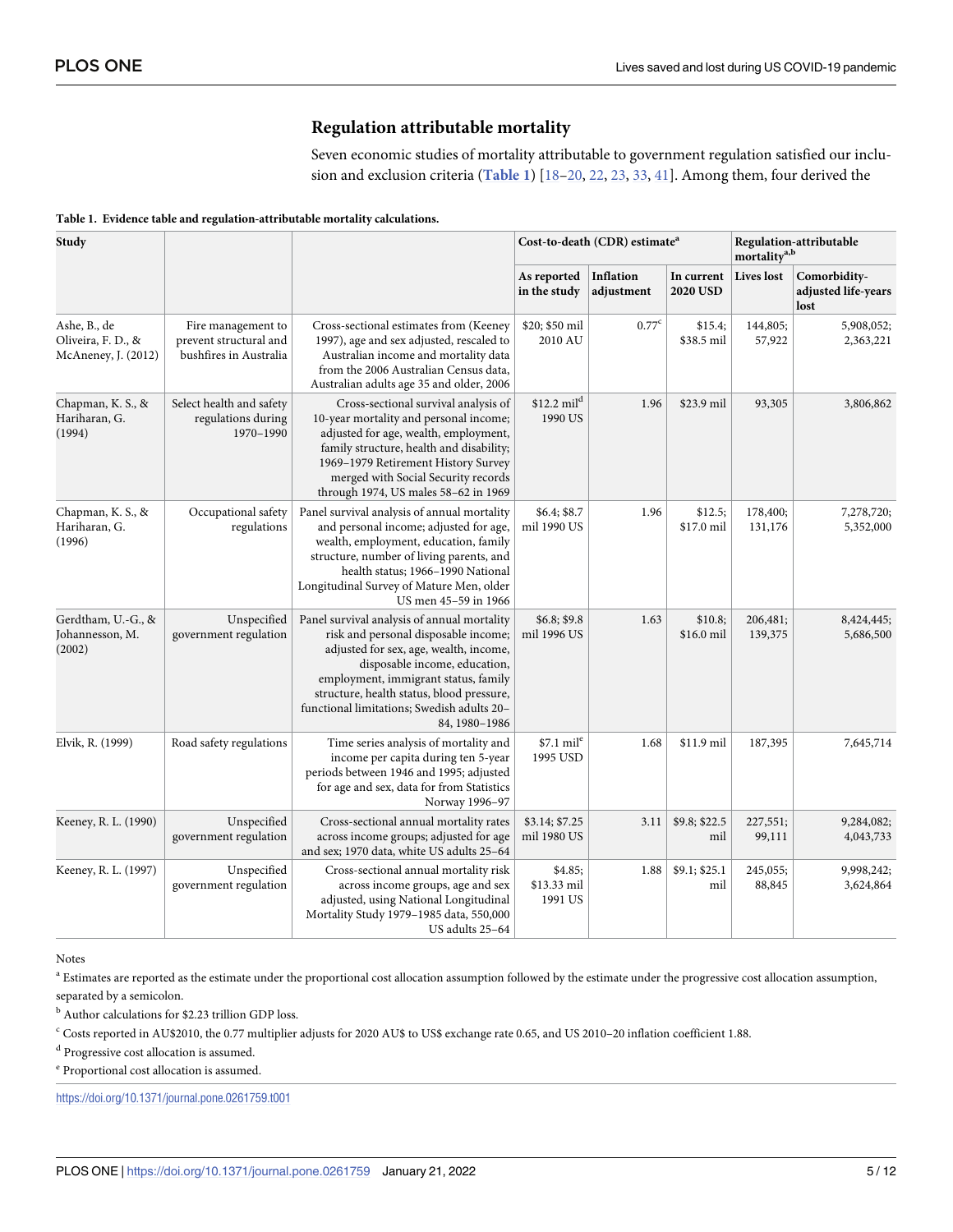<span id="page-5-0"></span>CDR from cross-sectional differences in annual mortality rates across income groups [\[18–20](#page-9-0), [33\]](#page-9-0), two estimated an individual-level panel regression of annual mortality on personal income [\[22,](#page-9-0) [23\]](#page-9-0), and one estimated a time-series regression of annual mortality rate on per-capita national income over several decades [\[18\]](#page-9-0). Four of the studies used US data [\[19,](#page-9-0) [20,](#page-9-0) [22,](#page-9-0) [23\]](#page-9-0), two used Northern European data [\[18,](#page-9-0) [41\]](#page-10-0), and one used Australian data [\[33\]](#page-9-0). All of the studies adjusted for basic demographic factors (sex, age) and three adjusted for an extensive set of covariates, including family characteristics (e.g. marital status, children) and health (e.g. selfreported health status, disability or functional limitations) [\[22,](#page-9-0) [23,](#page-9-0) [41\]](#page-10-0). Five studies examined how the CDR may depend on the allocation of the cost burden of a regulation across income groups—proportionally to income (flat rate) or progressively with income (higher income groups affected relatively more than lower income groups) [\[19,](#page-9-0) [20,](#page-9-0) [22,](#page-9-0) [33,](#page-9-0) [41\]](#page-10-0), while one study assumed proportional cost allocation [[18](#page-9-0)] and one assumed progressive cost allocation [\[23\]](#page-9-0). The CDR ranged \$9.1—\$15.4 million (in 2020 Dollars) under the proportional cost allocation assumption and \$16—\$38.5 million under the progressive cost allocation assumption. The two most rigorous studies utilizing a panel-data analysis with adjustments for an extensive set of controls [\[22,](#page-9-0) [41\]](#page-10-0) reported the CDR from \$10.8 to \$12.5 million and \$16 to \$17 million under the proportional and progressive cost allocations, respectively.

Regulation-attributable annual mortality from the \$2.23 trillion economic loss ranged from 144,805–245,055 deaths and 57,922–139,375 deaths under the proportional and the progressive cost allocation assumptions, respectively. The attributable mortality was lower (and the CDR was higher) under progressive cost allocation because higher income individuals are less vulnerable to income reductions. [[22](#page-9-0), [24](#page-9-0), [31](#page-9-0)]. Taking the minimum and the maximum of these numbers, we estimated regulation-attributable mortality to be 57,922–245,055 deaths. Measured in cumulative life expectancy instead of number of lives, life expectancy lost was 2,093,811–8,858,444 life-years.

#### **Discussion**

This study is the first to evaluate the societal costs and benefits of the US public health response during the first six months of the COVID-19 pandemic not in monetary terms but in terms of human lives saved and potentially lost. Our calculations suggest that the number of lives potentially saved by the spring 2020 lockdowns and other mitigating measures impacting the US economy (866,350–1,711,150 lives) far exceeds the number of lives potentially lost during the same time period due to the ensuing \$2.23 trillion economic downturn (57,922–245,055 lives). However, because the majority of lives saved are those of older adults with multiple chronic illnesses whose life expectancy is shorter on average, the impact of the intervention on cumulative life expectancy is less clear (4,886,214–9,650,886 quality adjusted live-years saved; 2,093,811–8,858,444 quality-adjusted life-years lost). From an ethical perspective, a potential caveat to the quality-adjusted life-years approach is that, by design, it assigns a smaller value to the lives of older adults compared to younger adults, and persons with disabilities compared to fully-abled persons [\[58,](#page-10-0) [59\]](#page-10-0); racial and ethnic disparities in life expectancy have also been welldocumented [[60](#page-10-0)]. To avoid exercising judgement and bias about the value of a human life, the calculation based on the number of lives saved and lost might be the preferred approach.

Lockdowns and other restrictions on private activity have real humanitarian consequences that should not be overlooked. Known as the income gradient in health, the notion that a person's health and life expectancy is in large part determined by their income is not new [[22–32\]](#page-9-0). The association of income with life expectancy is the strongest among lowest-income individuals who have minimal discretionary spending to cushion the blow [\[22,](#page-9-0) [24\]](#page-9-0). Poverty can limit access to basic needs like transportation, health care, shelter, and clean food and water [[22](#page-9-0), [24](#page-9-0),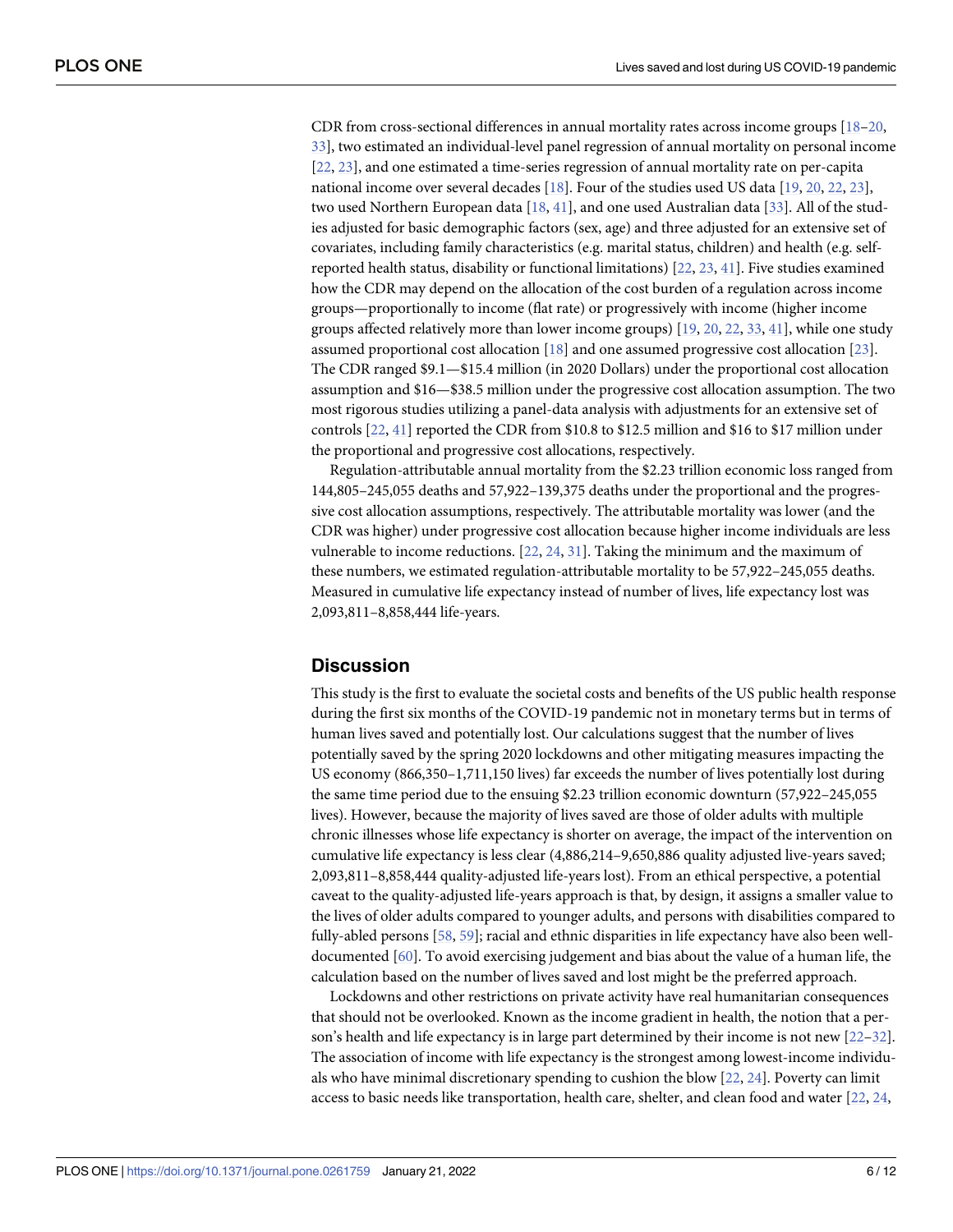<span id="page-6-0"></span>[31\]](#page-9-0). Even transient income fluctuations have been linked to reduced essential household expenditures (e.g. food and shelter) and loss of access to health insurance, and to negative health impacts including lower self-reported health [[61–65\]](#page-11-0), increased risk of cardiovascular disease, reduced brain health, and increased all-cause mortality [[26](#page-9-0), [27](#page-9-0), [66](#page-11-0)]. A large amount of literature across disciplines evaluated health and mortality effects of the most recent global Great Recession of 2007–2009 which caused a similar magnitude of economic decline to the current COVID-19 recession [\[67\]](#page-11-0). The preponderance of the evidence is consistent with negative health effects on fertility, self-rated health, overall morbidity (including both new-onset and exacerbation of existing chronic illness) and increased mortality for older adults, racial and ethnic minority groups, and individuals in countries with weaker social support structures [\[67\]](#page-11-0).

It is important to note that the 2020 economic downturn disproportionally impacted the poorest, most marginalized members of our society. According to experts, this recession could be the most unequal in modern U.S. history, as job losses are overwhelmingly affecting minority workers, younger workers, and the less-educated working-poor [[68](#page-11-0), [69](#page-11-0)]. Three months after the spring-summer lockdowns had been largely lifted, only one out of three Black Americans who lost their job during the lockdowns regained employment [[68](#page-11-0)]. The disproportional impact of the recession on low-income groups suggests that the indirect mortality attributable to the lockdowns and other COVID-19-mitigating measures may be closer to the more pessimistic projections and higher end of our lives lost estimates, close to 250,000 deaths and 9 million years of lost human lifespan. It is also important to note that while the costs of the lockdowns disproportionally fell on the younger, less educated, low-income workers, the benefits are disproportionally accruing to older adults who are at the highest risk of dying from COVID-19. A better understanding of these distributional effects is needed to inform current and future policy how to anticipate and better manage public sentiment during public health crises requiring a strong government response.

Our calculations are based on the best available evidence at this time. To calculate lives and quality-adjusted life expectancy saved by the intervention, we used IRFs between 0.53% and 0.82% from systematic reviews of data collected during the first 6 months of the pandemic [[50](#page-10-0), [51\]](#page-10-0). These estimates are based on observed mortality and serological prevalence data, and therefore incorporate epidemiological and healthcare trends in COVID-19 mortality during that time (e.g., virus becoming less deadly, doctors getting more experience in treating COVID-19, medical supplies becoming more readily available). Our IFR range is considerably lower than the March 2020 estimates based on early data from the Wuhan province in China (IFR between 1.1% and 3.4%) which at the time gave rise to early predictions of potential unmitigated death toll between 2.2 and 2.9 million lives in the US [[36](#page-9-0)[–39\]](#page-10-0). Therefore, our estimate of COVID-19 lives saved, 0.87–1.7 million, reflects our current best understanding of SARS-CoV-2 and potential population-level mortality from COVID-19.

Our results are subject to several qualifications. First, we conducted an "as-is" ex-post evaluation of the public health intervention, including the lockdowns and other COVID-19 mitigating measures (including any voluntary behavioral modification component). This is only a first step, and future research of incremental effectiveness of different public health measures (lockdowns, school closures, travel restrictions) is needed to determine whether a more targeted, nimble, or shorter set of measures may have resulted in a more favorable net balance of lives saved versus lost. Additionally, we only evaluated the initial six months of the US pandemic; therefore, our findings have limited ability to inform decisions regarding any future use of lockdowns and other measures. Specifically, our estimates are based on infection fatality rates during the early stages of the pandemic when less was known about effective treatments and many healthcare facilities experienced shortages of medical supplies (ventilators, personal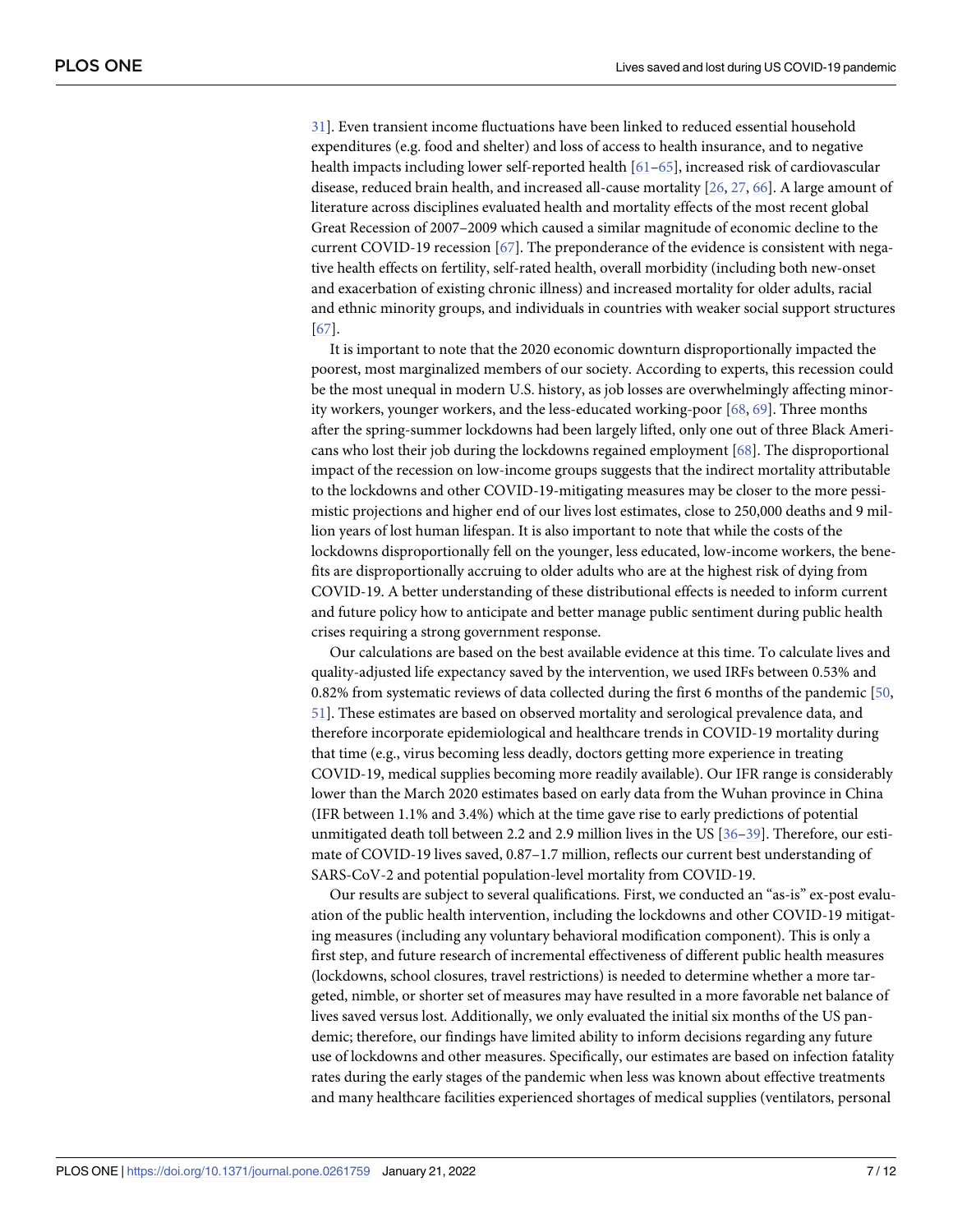<span id="page-7-0"></span>protective equipment). With effective treatment modalities and vaccines now available, the vulnerable can be protected through targeted measures limiting a need for future blanket restrictions.

We attributed all COVID-19 lives saved (relative to the unmitigated counterfactual) to the public health measures (lockdowns, social distancing recommendations, masking recommendations), even though some voluntary behavioral modifications (e.g., limiting social contacts, trips to the store, or non-essential travel outside the state) would likely have taken place among the public even in the absence of these government interventions. It is not possible to empirically isolate self-induced voluntary behavioral changes that the public would have initiated without any government policies from behavioral changes induced by government regulations through either mandates or public awareness campaigns. Inability to quantify the self-initiated (not induced by government intervention) component of behavioral modification means that our analysis may overstate the impact of the government intervention on COVID-19 lives saved, and, likewise, on the economy. However, because behavioral adaptations (whether they are government induced or not) reduce both sides of the equation (benefits and costs), it is unclear whether and how this limitation may have affected our findings on the net.

Although our study is based on best available evidence, the evidence has several important limitations. First, our COVID-19 mortality estimates are based on IFRs that were observed under a full set of public health measures during the first 6 months of the pandemic; therefore, our analysis likely understated the potential cumulative death toll under the hypothetical unmitigated scenario leading us to understating the number of lives and life expectancy saved by the measures. Second, long-term population-level morbidity and mortality among COVID-19 survivors is yet unknown. Emerging sequelae of a COVID-19 infection include damage to the lungs, heart, and brain, suggesting increased risk of long-term health problems and mortality [[70](#page-11-0), [71](#page-11-0)]. Not accounting for these long-term effects further increases the possibility that our study underestimated the cumulative mortality potentially averted by the spring 2020 intervention. Third, a salient limitation of the regulation-attributable mortality literature is that cost-to-death estimates are derived from adjusted cross-sectional comparisons of mortality across individuals with different observed incomes, not clearly distinguishing between longterm income differences and short-term income variability. Theoretically, a short term loss of income, like during the economic recession that followed the COVID-19 lockdowns in the US, may impact individuals less (or differently), compared to a persistent economic disadvantage over the course of a lifetime  $[72, 73]$  $[72, 73]$  $[72, 73]$ . Further, the negative impact of the economic downturn on personal incomes was partly ameliorated by the US government' COVID-19 economic relief spending, providing assistance to workers, families, and businesses. Therefore, our study may have overstated mortality and loss of life expectancy potentially attributable to government regulation, while possibly understating lives saved and life expectancy gained. Lastly, rapid review and synthesis has inherent limitations relative to systematic reviews [\[34,](#page-9-0) [35\]](#page-9-0).

#### **Conclusion**

Evaluated as a full complex of COVID-19-mitigating restrictions, the number of lives saved by the spring-summer lockdowns and other COVID-19 mitigation was greater than the number of lives potentially lost due to the economic downturn, while the net impact on qualityadjusted life expectancy is less clear owing to the older age and poorer health of individuals at highest risk of mortality from the disease. Moving forward, it is essential that we emerge from the pandemic with the smallest humanitarian cost from the combination of disease impact from the virus and the lost economic opportunity.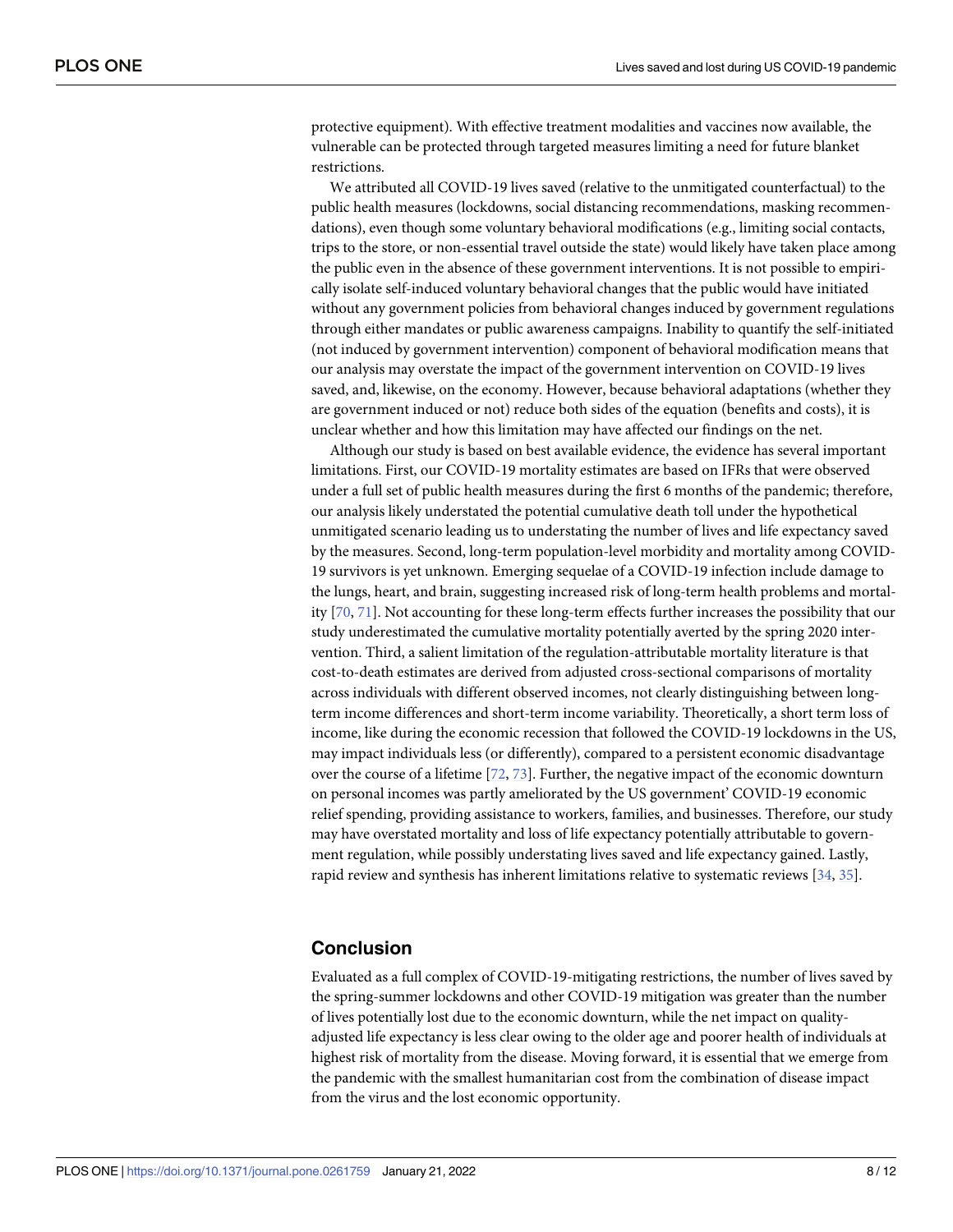#### <span id="page-8-0"></span>**Author Contributions**

**Conceptualization:** Olga Yakusheva, Eline van den Broek-Altenburg, Gayle Brekke, Adam Atherly.

**Formal analysis:** Olga Yakusheva.

**Investigation:** Olga Yakusheva.

**Methodology:** Olga Yakusheva.

**Writing – original draft:** Olga Yakusheva.

**Writing – review & editing:** Olga Yakusheva, Eline van den Broek-Altenburg, Gayle Brekke, Adam Atherly.

#### **References**

- **[1](#page-0-0).** Cummings W. Sen. Kennedy Says Economic Activity Must Resume Even Though That Means Coronavirus Will 'Spread Faster': Ganned Satellite Information Network, LLC.; 2020 Apr 16 [cited 2020 May 20. Available from: [https://www.usatoday.com/story/news/politics/2020/04/16/kennedy-slowing](https://www.usatoday.com/story/news/politics/2020/04/16/kennedy-slowing-coronavirus-spread-not-worth-economic-costs/5143384002/)[coronavirus-spread-not-worth-economic-costs/5143384002/](https://www.usatoday.com/story/news/politics/2020/04/16/kennedy-slowing-coronavirus-spread-not-worth-economic-costs/5143384002/).
- **2.** Harmon A. Some Ask a Taboo Question: Is America Overreacting to Coronavirus?: The New York Times Company; 2020 Mar 16 [updated 2020 Mar 18; cited 2020 May 20. Available from: [https://www.](https://www.nytimes.com/2020/03/16/us/coronavirus-hype-overreaction-social-distancing.html) [nytimes.com/2020/03/16/us/coronavirus-hype-overreaction-social-distancing.html.](https://www.nytimes.com/2020/03/16/us/coronavirus-hype-overreaction-social-distancing.html)
- **[3](#page-1-0).** Porter E, Tankersley J. Spotlights Economic Cost of Saving Lives: The New York Times Company; 2020 Mar 24 [updated 2020 Apr 13; cited 2020 May 20.
- **4.** Rothman N. The Zombie Lockdown Debate: Commentary, LLC; 2020 May 19 [cited 2020 May 20. Available from: [https://www.commentarymagazine.com/noah-rothman/the-zombie-lockdown-debate/.](https://www.commentarymagazine.com/noah-rothman/the-zombie-lockdown-debate/)
- **5.** Zingales L. Captured Western Governments Are Failing the Coronavirus Test Promarket: Stigler Center at the University of Chicago Booth School of Business; Mar 13 2020 [Available from: [https://promarket.](https://promarket.org/2020/03/13/captured-western-governments-are-failing-the-coronavirus-test/) [org/2020/03/13/captured-western-governments-are-failing-the-coronavirus-test/.](https://promarket.org/2020/03/13/captured-western-governments-are-failing-the-coronavirus-test/)
- **6.** Haltiwanger J. 'Job one has to be save lives': Cuomo implores Trump not to rush toward reopening the economy at the expense of human life [Businessinsider.com:](http://Businessinsider.com) Business Insider; Mar 24 2020 [Available from: [https://www.businessinsider.com/coronavirus-cuomo-implores-trump-not-place-money-over](https://www.businessinsider.com/coronavirus-cuomo-implores-trump-not-place-money-over-human-life-2020-3)[human-life-2020-3](https://www.businessinsider.com/coronavirus-cuomo-implores-trump-not-place-money-over-human-life-2020-3).
- **[7](#page-1-0).** Davies A, Harrigan J. Coronavirus shutdowns may be shortsighted: Philadelphia Inquirer, LLC: The Inquirer; 2020 Apr 20 [cited 2020 May 29]. Available from: [https://www.inquirer.com/opinion/](https://www.inquirer.com/opinion/commentary/coronavirus-economic-shutdown-unemployment-pennsylvania-20200420.html) [commentary/coronavirus-economic-shutdown-unemployment-pennsylvania-20200420.html](https://www.inquirer.com/opinion/commentary/coronavirus-economic-shutdown-unemployment-pennsylvania-20200420.html).
- **8.** Kulldorff M, Gupta S, Bhattacharya J. Great Barrington Declaration 2020 [Available from: [https://](https://gbdeclaration.org/) [gbdeclaration.org/](https://gbdeclaration.org/).
- **[9](#page-0-0).** Cutler DM, Summers LH. The COVID-19 Pandemic and the \$16 Trillion Virus. JAMA. 2020; 324 (15):1495–6. <https://doi.org/10.1001/jama.2020.19759> PMID: [33044484](http://www.ncbi.nlm.nih.gov/pubmed/33044484)
- **10.** Banker S. Social Distancing: Are The Costs Of Shutting Down The Economy Worth It?: Forbes: Forbes Media, LLC.; 2020 Apr 8 [Available from: [https://www.forbes.com/sites/stevebanker/2020/04/08/social](https://www.forbes.com/sites/stevebanker/2020/04/08/social-distancing-are-the-costs-of-shutting-down-the-economy-worth-it/#4faac8473d3d)[distancing-are-the-costs-of-shutting-down-the-economy-worth-it/#4faac8473d3d.](https://www.forbes.com/sites/stevebanker/2020/04/08/social-distancing-are-the-costs-of-shutting-down-the-economy-worth-it/#4faac8473d3d)
- **11.** Masur J, Posner E. Cost-Benefit Analysis Supports Continuing the National Shutdown: University of Pennsylvania Law School; 2020 Apr 20 [Available from: [https://www.theregreview.org/2020/04/20/cost](https://www.theregreview.org/2020/04/20/cost-benefit-analysis-supports-continuing-the-national-shutdown/)[benefit-analysis-supports-continuing-the-national-shutdown/](https://www.theregreview.org/2020/04/20/cost-benefit-analysis-supports-continuing-the-national-shutdown/).
- **12.** van den Broek-Altenburg E, Atherly A. Economic Cost of Flattening the Curve 2020 May 7 [Available from: [https://theincidentaleconomist.com/wordpress/economic-cost-of-flattening-the-curve/.](https://theincidentaleconomist.com/wordpress/economic-cost-of-flattening-the-curve/)
- **13.** van den Broek-Altenburg E, Atherly A. Revisiting the Economic Cost of Flattening the Curve 2020 May 7 [Available from: [https://theincidentaleconomist.com/wordpress/economic-cost-of-flattening-the](https://theincidentaleconomist.com/wordpress/economic-cost-of-flattening-the-curve/)[curve/](https://theincidentaleconomist.com/wordpress/economic-cost-of-flattening-the-curve/).
- **[14](#page-1-0).** Zingales L. Coronavirus—A Cost-Benefit Analysis of the Economic Shutdown [Internet]: Chicago Booth; 2020 Mar 30 [cited 2020 May 20]. Podcast. Available from: [https://review.chicagobooth.edu/](https://review.chicagobooth.edu/economics/2020/article/capitalisn-t-coronavirus-cost-benefit-analysis-economic-shutdown) [economics/2020/article/capitalisn-t-coronavirus-cost-benefit-analysis-economic-shutdown](https://review.chicagobooth.edu/economics/2020/article/capitalisn-t-coronavirus-cost-benefit-analysis-economic-shutdown)
- **[15](#page-1-0).** Merrill D. No One Values Your Life More Than the Federal Government: [bloomberg.com](http://bloomberg.com); October 19 2017 [Available from: <https://www.bloomberg.com/graphics/2017-value-of-life/>.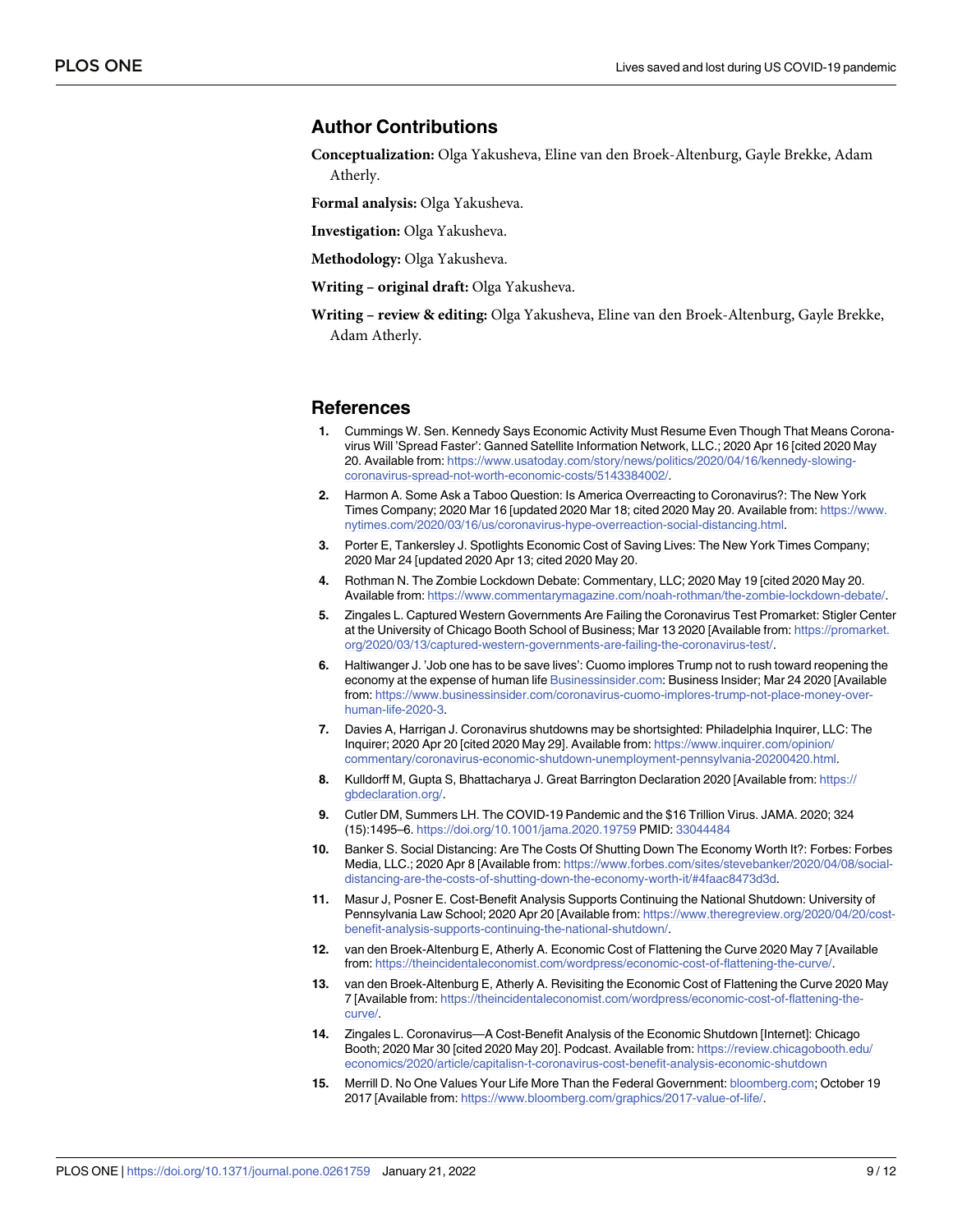- <span id="page-9-0"></span>**16.** Rogers A. How Much Is a Human Life Actually Worth?: Conde Nast; 2020 May 11 [cited 2020 May 20. Available from: <https://www.wired.com/story/how-much-is-human-life-worth-in-dollars/>.
- **[17](#page-3-0).** Viscusi W, Aldy J. The Value of a Statistical Life: A Critical Review of Market Estimates Throughout the World. Journal of Risk and Uncertainty. 2003; 27:5–76.
- **[18](#page-5-0).** Elvik R. Can injury prevention efforts go too far? Reflections on some possible implications of vision zero for road accident fatalities. Accident Analysis and Prevention. 1999; 31(3):265–86. [https://doi.org/](https://doi.org/10.1016/s0001-4575%2898%2900079-7) [10.1016/s0001-4575\(98\)00079-7](https://doi.org/10.1016/s0001-4575%2898%2900079-7) PMID: [10196603](http://www.ncbi.nlm.nih.gov/pubmed/10196603)
- **[19](#page-5-0).** Keeney R. Mortality risks induced by economic expenditures. Risk Analysis. 1990; 10(1):147–59. <https://doi.org/10.1111/j.1539-6924.1990.tb01029.x> PMID: [2184470](http://www.ncbi.nlm.nih.gov/pubmed/2184470)
- **[20](#page-4-0).** Keeney R. Estimating fatalities induced by the economic costs of regulations. Journal of Risk and Uncertainty. 1997; 12(1):51–63.
- **[21](#page-2-0).** Viscusi W. The Mortality Cost Metric for the Costs of War. Peace Economics, Peace Science and Public Policy. 2019; 25(3):1–10.
- **[22](#page-4-0).** Chapman K, Hariharan G. Do poor people have a stronger relationship between income and mortality than the rich? Implications of panel data for health-health analysis. Journal of Risk and Uncertainty. 1996; 12(1):51–63.
- **[23](#page-4-0).** Chapman KS, Hariharan G. Controlling for causality in the link from income to mortality. Journal of Risk and Uncertainty. 1994; 8(1):85–93.
- **[24](#page-5-0).** Chetty R, Stepner M, Abraham S, Lin S, Scuderi B, Turner N, et al. The Association Between Income and Life Expectancy in the United States, 2001–2014. JAMA. 2016; 315(16):1750–66. [https://doi.org/](https://doi.org/10.1001/jama.2016.4226) [10.1001/jama.2016.4226](https://doi.org/10.1001/jama.2016.4226) PMID: [27063997](http://www.ncbi.nlm.nih.gov/pubmed/27063997)
- **25.** McDonough P, Duncan GJ, Williams D, House J. Income dynamics and adult mortality in the United States, 1972 through 1989. Am J Public Health. 1997; 87(9):1476–83. [https://doi.org/10.2105/ajph.87.](https://doi.org/10.2105/ajph.87.9.1476) [9.1476](https://doi.org/10.2105/ajph.87.9.1476) PMID: [9314800](http://www.ncbi.nlm.nih.gov/pubmed/9314800)
- **[26](#page-6-0).** Elfassy T, Swift SL, Glymour MM, Calonico S, David R Jacobs J, Mayeda ER, et al. Associations of Income Volatility with Incident Cardiovascular Disease and All-cause Mortality in a US cohort: 1990 to 2015. Circulation. 2019; 139(7):850–9. <https://doi.org/10.1161/CIRCULATIONAHA.118.035521> PMID: [30612448](http://www.ncbi.nlm.nih.gov/pubmed/30612448)
- **[27](#page-6-0).** Grasset L, Glymour MM, Elfassy T. Relation between 20-year income volatility and brain health in midlife: The CARDIA study. Neurology. 2019; 93(20):e1890–e9. [https://doi.org/10.1212/WNL.](https://doi.org/10.1212/WNL.0000000000008463) [0000000000008463](https://doi.org/10.1212/WNL.0000000000008463) PMID: [31578298](http://www.ncbi.nlm.nih.gov/pubmed/31578298)
- **28.** Marmot M. The Influence Of Income On Health: Views Of An Epidemiologist. Health Affairs. 2002; 21 (2):31–46. <https://doi.org/10.1377/hlthaff.21.2.31> PMID: [11900185](http://www.ncbi.nlm.nih.gov/pubmed/11900185)
- **29.** Case A, Lubotsky D, Paxson C. Economic status and health in childhood: the origins of the gradient. American Economic Review. 2002; 92(5):1308–34. <https://doi.org/10.1257/000282802762024520> PMID: [29058397](http://www.ncbi.nlm.nih.gov/pubmed/29058397)
- **30.** Deaton AS. Policy implications of the gradient of health and wealth. Health Affairs. 2002; 21:13–30. <https://doi.org/10.1377/hlthaff.21.2.13> PMID: [11900153](http://www.ncbi.nlm.nih.gov/pubmed/11900153)
- **[31](#page-5-0).** Social determinants of health: The solid facts [Internet]. 2 ed. Copenhagen: World Health Organization; 2003.
- **[32](#page-5-0).** Draft report of the Secretary's Advisory Committee on National Health Promotion and Disease Prevention Objectives for 2020 on Social Determinants: U.S. Department of Health and Human Services; 2020 [
- **[33](#page-5-0).** Ashe B, de Oliveira F, McAneney J. Investments in fire management: Does saving lives cost lives? Agenda. 2012; 19(2):89–103.
- **[34](#page-2-0).** Khangura S, Konnyu K, Cushman R, Grimshaw J, Moher D. Evidence summaries: the evolution of a rapid review approach. Syst Rev. 2012; 1:10. <https://doi.org/10.1186/2046-4053-1-10> PMID: [22587960](http://www.ncbi.nlm.nih.gov/pubmed/22587960)
- **[35](#page-2-0).** Watt A, Cameron A, Sturm L, Lathlean T, Babidge W, Blamey S, et al. Rapid versus full systematic reviews: validity in clinical practice? ANZ J Surg. 2008; 78(11):1037–40. [https://doi.org/10.1111/j.1445-](https://doi.org/10.1111/j.1445-2197.2008.04730.x) [2197.2008.04730.x](https://doi.org/10.1111/j.1445-2197.2008.04730.x) PMID: [18959712](http://www.ncbi.nlm.nih.gov/pubmed/18959712)
- **[36](#page-6-0).** COVID-19 Pandemic Planning Scenarios: Center for Disease Control and Prevention; 2020 [Available from: [https://web.archive.org/web/20200522214936/https://www.cdc.gov/coronavirus/2019-ncov/hcp/](https://web.archive.org/web/20200522214936/https://www.cdc.gov/coronavirus/2019-ncov/hcp/planning-scenarios-h.pdf) [planning-scenarios-h.pdf](https://web.archive.org/web/20200522214936/https://www.cdc.gov/coronavirus/2019-ncov/hcp/planning-scenarios-h.pdf).
- **[37](#page-3-0).** Ferguson NM, Laydon D, Nedjati-Gilani G, Natsuko Imai, Ainslie K, Baguelin M, et al. Report 9: Impact of non-pharmaceutical interventions (NPIs) to reduce COVID-19 mortality and healthcare demand: Imperial College COVID-19 Response Team; Mar 16 2020 [Available from: [https://www.imperial.ac.uk/](https://www.imperial.ac.uk/media/imperial-college/medicine/sph/ide/gida-fellowships/Imperial-College-COVID19-NPI-modelling-16-03-2020.pdf) [media/imperial-college/medicine/sph/ide/gida-fellowships/Imperial-College-COVID19-NPI-modelling-](https://www.imperial.ac.uk/media/imperial-college/medicine/sph/ide/gida-fellowships/Imperial-College-COVID19-NPI-modelling-16-03-2020.pdf)[16-03-2020.pdf.](https://www.imperial.ac.uk/media/imperial-college/medicine/sph/ide/gida-fellowships/Imperial-College-COVID19-NPI-modelling-16-03-2020.pdf)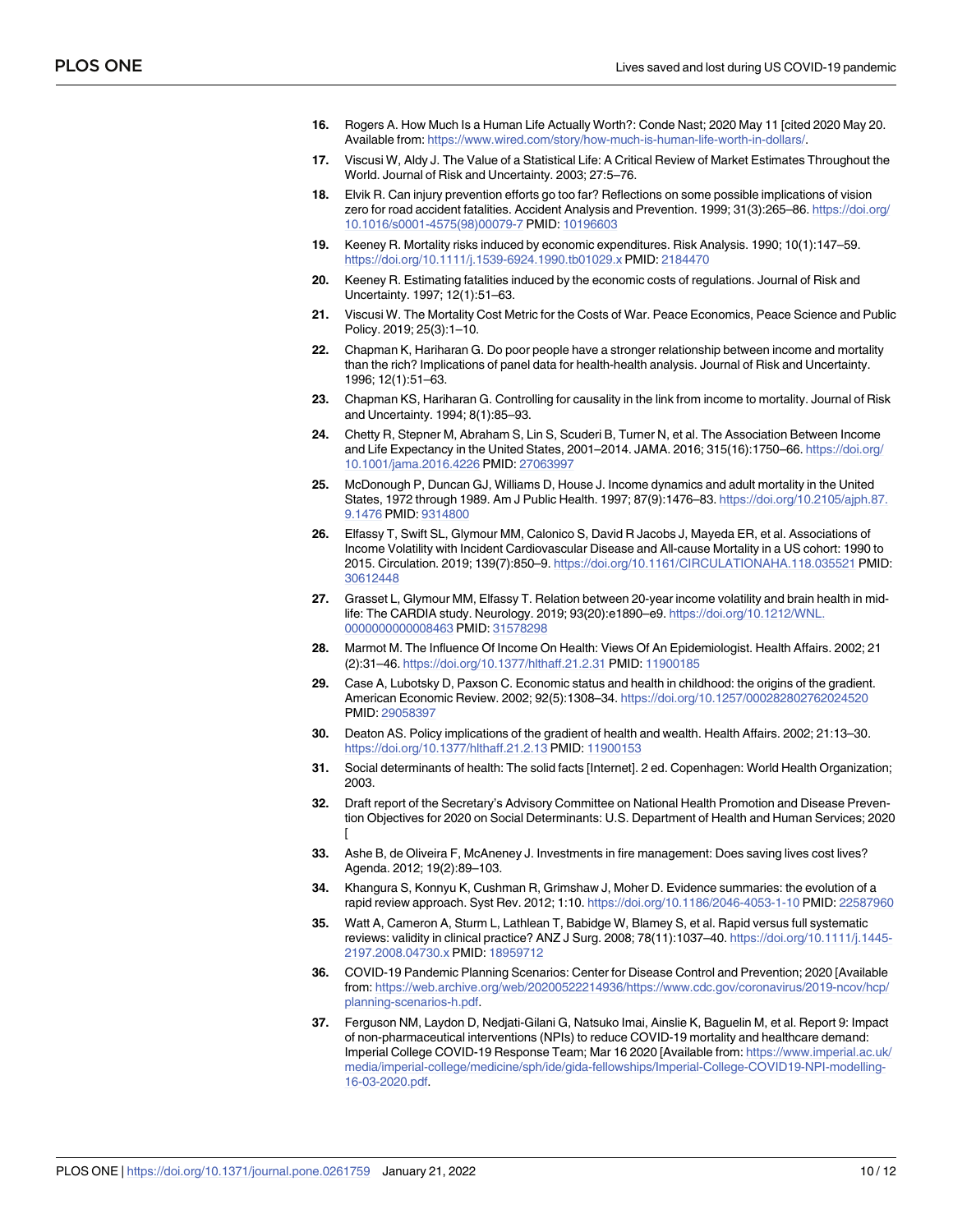- <span id="page-10-0"></span>**[38](#page-3-0).** Walker PG, Whittake C, Watson O, Baguelin M, Ainslie KEC, Bhatia S. Report 12—The global impact of COVID-19 and strategies for mitigation and suppression: Imperial College London; March 26 2020 [Available from: [https://www.imperial.ac.uk/mrc-global-infectious-disease-analysis/covid-19/report-12](https://www.imperial.ac.uk/mrc-global-infectious-disease-analysis/covid-19/report-12-global-impact-covid-19/) [global-impact-covid-19/.](https://www.imperial.ac.uk/mrc-global-infectious-disease-analysis/covid-19/report-12-global-impact-covid-19/)
- **[39](#page-2-0).** Coronavirus disease (COVID-2019) situation reports: Situation Report 161: World Health Organization; 2020 [Available from: [https://www.who.int/emergencies/diseases/novel-coronavirus-2019/situation](https://www.who.int/emergencies/diseases/novel-coronavirus-2019/situation-reports)**[reports](https://www.who.int/emergencies/diseases/novel-coronavirus-2019/situation-reports)**
- **[40](#page-2-0).** Briggs AH, Goldstein DA, Kirwin E, Meacock R, Pandya A, Vanness DJ, et al. Estimating (qualityadjusted) life-year losses associated with deaths: With application to COVID-19. Health Economics. 2021; 30(3):699–707. <https://doi.org/10.1002/hec.4208> PMID: [33368853](http://www.ncbi.nlm.nih.gov/pubmed/33368853)
- **[41](#page-2-0).** Gerdtham U, Johannesson M. Do life-saving regulations save lives? Journal of Risk and Uncertainty. 2002; 24(3):231–49.
- **[42](#page-2-0).** Lutter R, Morrall J, Viscusi W. The cost-per-life-saved cutoff for safety-enhancing regulations. Economic Inquiry. 1999; 37(4):599–608.
- **[43](#page-2-0).** Whyte LE. Scientists say new, Lower CDC Estimates of Covid-19's Severity are Optimistic 2020 [Available from: [https://publicintegrity.org/health/coronavirus-and-inequality/scientists-say-new-lower-cdc](https://publicintegrity.org/health/coronavirus-and-inequality/scientists-say-new-lower-cdc-estimates-of-covid-19s-severity-are-optimistic/)[estimates-of-covid-19s-severity-are-optimistic/.](https://publicintegrity.org/health/coronavirus-and-inequality/scientists-say-new-lower-cdc-estimates-of-covid-19s-severity-are-optimistic/)
- **[44](#page-3-0).** Bureau USC. National Population by Characteristics: 2010–2019. 2020.
- **[45](#page-3-0).** Xu J, Murphy S, Kochanek M, Arias E. Mortality in the United States, 2018. National Center for Health Statistics Data Brief. 2020; 355.
- **[46](#page-3-0).** Jia H, Lubetkin EI. Impact of adverse childhood experiences on quality-adjusted life expectancy in the U.S. population. Child Abuse Negl. 2020; 102:104418. <https://doi.org/10.1016/j.chiabu.2020.104418> PMID: [32088537](http://www.ncbi.nlm.nih.gov/pubmed/32088537)
- **[47](#page-3-0).** FInk S. Worst-Case Estimates for U.S. Coronavirus Deaths: The New York Times; Mar 13 2020 [Available from: [https://www.nytimes.com/2020/03/13/us/coronavirus-deaths-estimate.html.](https://www.nytimes.com/2020/03/13/us/coronavirus-deaths-estimate.html)
- **48.** Belot M, Choi S, Jamison JC, Papageorge NW, Tripodi E, Van den Broek-Altenburg E. Unequal Consequences of Covid 19 across Age and Income: Representative Evidence from Six Countries. 2020.
- **[49](#page-3-0).** Bendavid E, Mulaney B, Sood N, Shah S, Ling E, Bromley-Dulfano R, et al. COVID-19 Antibody Seroprevalence in Santa Clara County, California. MedRxiv. 2020.
- **[50](#page-3-0).** Meyerowitz-Katz G, Merone L. A systematic review and meta-analysis of published research data on COVID-19 infection-fatality rates. Int J Infect Dis. 2020; S1201(20):32180–9. [https://doi.org/10.1016/j.](https://doi.org/10.1016/j.ijid.2020.09.1464) [ijid.2020.09.1464](https://doi.org/10.1016/j.ijid.2020.09.1464) PMID: [33007452](http://www.ncbi.nlm.nih.gov/pubmed/33007452)
- **[51](#page-6-0).** Levin AT, Hanage WP, Owusu-Boaitey N, Cochran KB, Walsh SP, Meyerowitz-Katz G. Assessing the age specificity of infection fatality rates for COVID-19: systematic review, meta-analysis, and public policy implications. Eur J Epidemiol. 2020; 35(12):1123–38. <https://doi.org/10.1007/s10654-020-00698-1> PMID: [33289900](http://www.ncbi.nlm.nih.gov/pubmed/33289900)
- **[52](#page-3-0).** Ioannidis J. Infection fatality rate of COVID-19 inferred from seroprevalence data. Bulletin of the World Health Organization. 2021; 99(1):19–33F. <https://doi.org/10.2471/BLT.20.265892> PMID: [33716331](http://www.ncbi.nlm.nih.gov/pubmed/33716331)
- **[53](#page-3-0).** Kwok KO, Lai F, Wei WI, Wong SYS, Tang JWT. Herd immunity—estimating the level required to halt the COVID-19 epidemics in affected countries. The Journal of infection. 2020; 80(6):e32–e3. [https://doi.](https://doi.org/10.1016/j.jinf.2020.03.027) [org/10.1016/j.jinf.2020.03.027](https://doi.org/10.1016/j.jinf.2020.03.027) PMID: [32209383](http://www.ncbi.nlm.nih.gov/pubmed/32209383)
- **54.** Aschwanden C. The false promise of herd immunity for COVID-19. Nature. 2020; 587(7832):26–8. <https://doi.org/10.1038/d41586-020-02948-4> PMID: [33087872](http://www.ncbi.nlm.nih.gov/pubmed/33087872)
- **55.** Buss LF, Prete CA, Abrahim CM, Mendrone A, Salomon T, de Almeida-Neto C, et al. COVID-19 herd immunity in the Brazilian Amazon. 2020:2020.09.16.20194787.
- **[56](#page-3-0).** Prowse TAA, Purcell T, Baı´a-da-Silva DC, Sampaio V, Monteiro WM, Wood J, et al. Inferred resolution through herd immmunity of first COVID-19 wave in Manaus, Brazilian Amazon. 2020:2020.09.25.20201939.
- **[57](#page-3-0).** CDC COVID Data Tracker: U.S. Center for Disease Control and Prevention 2020 [Available from: <https://covid.cdc.gov/covid-data-tracker/>.
- **[58](#page-5-0).** Quality-Adjusted Life Years and the Devaluation of Life with Disability: Part of the Bioethics and Disability Series Washington, DC: National Council on Disability; 2019 [Available from: [https://ncd.gov/sites/](https://ncd.gov/sites/default/files/NCD_Quality_Adjusted_Life_Report_508.pdf) [default/files/NCD\\_Quality\\_Adjusted\\_Life\\_Report\\_508.pdf.](https://ncd.gov/sites/default/files/NCD_Quality_Adjusted_Life_Report_508.pdf)
- **[59](#page-5-0).** Singer P, Winkett L. The duel: Is it more important to save younger lives? Prospect Magazine. 2020; May 4, 2020.
- **[60](#page-5-0).** Health, United States, 2019. Table 4. Life expectancy at birth, age 65, and age 75, by sex, race, and Hispanic origin: United States, selected years 1900–2018. 2019. Contract No.: Table 4.